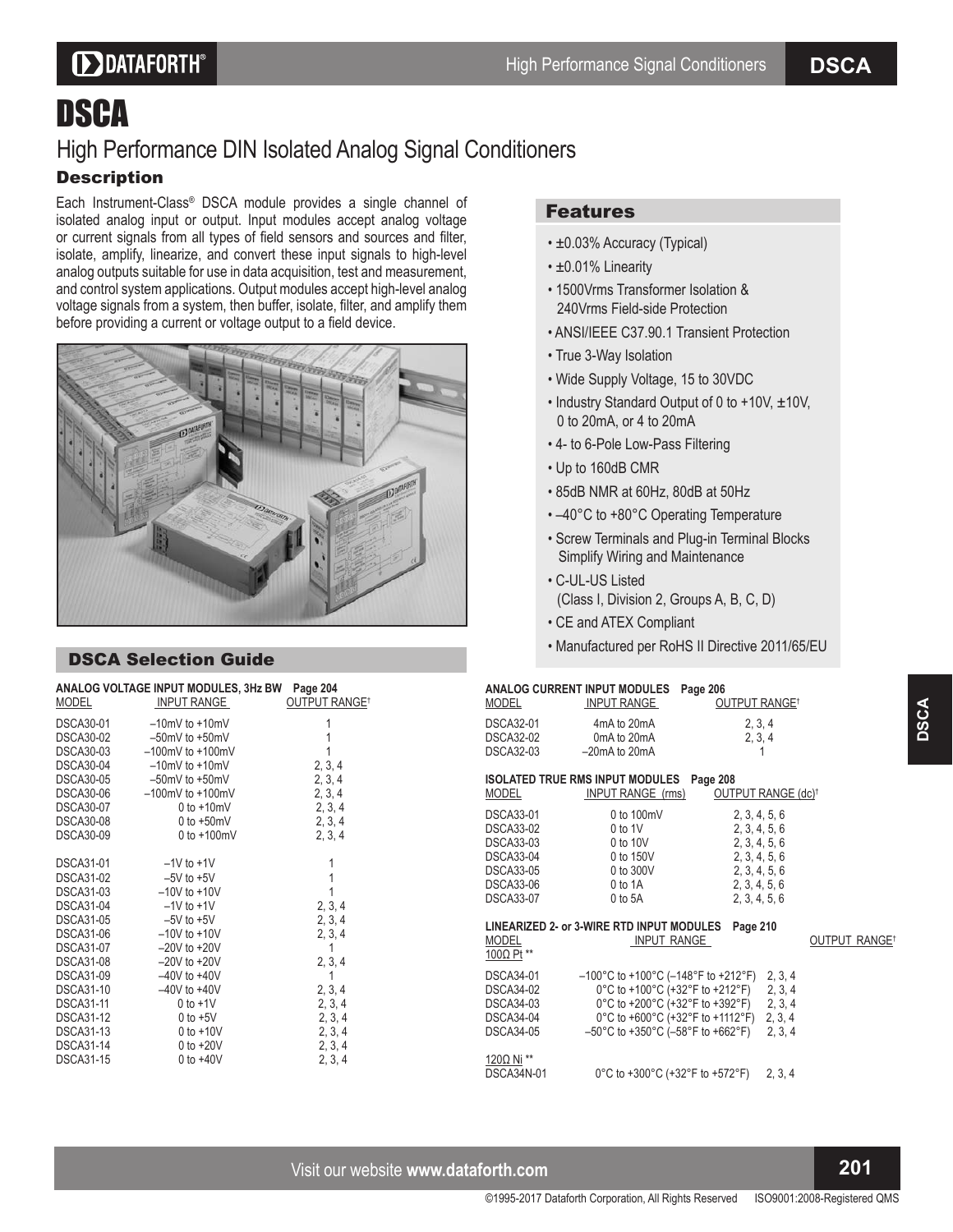# DSCA Selection Guide (Continued)

| <b>MODEL</b><br><b>DSCA36-01</b><br><b>DSCA36-02</b><br><b>DSCA36-03</b><br><b>DSCA36-04</b>                                                                                                                                                                                                                                                                                                                       | POTENTIOMETER INPUT MODULES<br><b>INPUT RANGE</b><br>$100\Omega$<br>$500\Omega$<br>1k $\Omega$<br>$10k\Omega$                                                                                                                                                                                                                                                                                                                                                                                                                                                                                                                                                                                                                                                                                                                      | Page 212                                                                                                                                                                                                                                                                                                                                                                                  | <b>OUTPUT RANGE<sup>+</sup></b><br>2, 3, 4<br>2, 3, 4<br>2, 3, 4<br>2, 3, 4                                                                                                                                                                           |                                                                                                                                                                                           |
|--------------------------------------------------------------------------------------------------------------------------------------------------------------------------------------------------------------------------------------------------------------------------------------------------------------------------------------------------------------------------------------------------------------------|------------------------------------------------------------------------------------------------------------------------------------------------------------------------------------------------------------------------------------------------------------------------------------------------------------------------------------------------------------------------------------------------------------------------------------------------------------------------------------------------------------------------------------------------------------------------------------------------------------------------------------------------------------------------------------------------------------------------------------------------------------------------------------------------------------------------------------|-------------------------------------------------------------------------------------------------------------------------------------------------------------------------------------------------------------------------------------------------------------------------------------------------------------------------------------------------------------------------------------------|-------------------------------------------------------------------------------------------------------------------------------------------------------------------------------------------------------------------------------------------------------|-------------------------------------------------------------------------------------------------------------------------------------------------------------------------------------------|
| MODEL                                                                                                                                                                                                                                                                                                                                                                                                              | THERMOCOUPLE INPUT MODULES<br>TYPE <sup>#</sup><br>INPUT RANGE                                                                                                                                                                                                                                                                                                                                                                                                                                                                                                                                                                                                                                                                                                                                                                     | Page 214                                                                                                                                                                                                                                                                                                                                                                                  |                                                                                                                                                                                                                                                       | OUTPUT RANGE <sup>†</sup>                                                                                                                                                                 |
| <b>DSCA37J-01</b><br><b>DSCA37K-02</b><br>DSCA37T-03<br>DSCA37E-04<br>DSCA37R-05<br>DSCA37S-06<br>DSCA37B-07<br>DSCA37N-08                                                                                                                                                                                                                                                                                         | J<br>Κ<br>T<br>E<br>R<br>S<br>B<br>Ν                                                                                                                                                                                                                                                                                                                                                                                                                                                                                                                                                                                                                                                                                                                                                                                               | $-100^{\circ}$ C to +760 $^{\circ}$ C (-148 $^{\circ}$ F to +1400 $^{\circ}$ F)<br>$-100^{\circ}$ C to +1350°C (-148°F to +2462°F)<br>$-100^{\circ}$ C to +400°C (-148°F to +752°F)<br>0°C to +900°C (+32°F to +1652°F)<br>0°C to +1750°C (+32°F to +3182°F)<br>0°C to +1750°C (+32°F to +3182°F)<br>0°C to +1800°C (+32°F to +3272°F)<br>$-100^{\circ}$ C to +1300°C (-148°F to +2372°F) |                                                                                                                                                                                                                                                       | 2, 3, 4<br>2, 3, 4<br>2, 3, 4<br>2, 3, 4<br>2, 3, 4<br>2, 3, 4<br>2, 3, 4<br>2, 3, 4                                                                                                      |
|                                                                                                                                                                                                                                                                                                                                                                                                                    | <b>STRAIN GAGE INPUT MODULES</b>                                                                                                                                                                                                                                                                                                                                                                                                                                                                                                                                                                                                                                                                                                                                                                                                   | Page 216                                                                                                                                                                                                                                                                                                                                                                                  |                                                                                                                                                                                                                                                       | OUTPUT                                                                                                                                                                                    |
| MODEL                                                                                                                                                                                                                                                                                                                                                                                                              | <b>INPUT</b>                                                                                                                                                                                                                                                                                                                                                                                                                                                                                                                                                                                                                                                                                                                                                                                                                       |                                                                                                                                                                                                                                                                                                                                                                                           | <b>EXCITATION</b>                                                                                                                                                                                                                                     | RANGE <sup>+</sup>                                                                                                                                                                        |
| <b>DSCA38-01</b><br><b>DSCA38-02</b><br>DSCA38-03<br><b>DSCA38-04</b><br><b>DSCA38-05</b><br><b>DSCA38-06</b><br><b>DSCA38-07</b><br><b>DSCA38-08</b><br><b>DSCA38-09</b><br><b>DSCA38-10</b><br><b>DSCA38-11</b><br><b>DSCA38-12</b><br><b>DSCA38-13</b><br><b>DSCA38-14</b><br><b>DSCA38-15</b><br><b>DSCA38-16</b><br><b>DSCA38-17</b><br><b>DSCA38-18</b><br>DSCA38-19<br><b>DSCA38-20</b><br><b>DSCA38-21</b> | ±10mV Full Bridge Input, (3mV/V)<br>±30mV Full Bridge Input, (3mV/V)<br>±10mV Half Bridge Input, (3mV/V)<br>±30mV Half Bridge Input, (3mV/V)<br>±20mV Full Bridge Input, (2mV/V)<br>±33.3mV Full Bridge Input, (10mV/V)<br>±100mV Full Bridge Input, (10mV/V)<br>±10mV Full Bridge Input, (3mV/V)<br>±30mV Full Bridge Input, (3mV/V)<br>±10mV Half Bridge Input, (3mV/V)<br>±30mV Half Bridge Input, (3mV/V)<br>±20mV Full Bridge Input, (2mV/V)<br>±33.3mV Full Bridge Input, (10mV/V)<br>±100mV Full Bridge Input, (10mV/V)<br>0 to +10mV Full Bridge Input, (3mV/V)<br>0 to +30mV Full Bridge Input, (3mV/V)<br>0 to +10mV Half Bridge Input, (3mV/V)<br>0 to +30mV Half Bridge Input, (3mV/V)<br>0 to +20mV Full Bridge Input, (2mV/V)<br>0 to +33.3mV Full Bridge Input, (10mV/V)<br>0 to +100mV Full Bridge Input, (10mV/V) |                                                                                                                                                                                                                                                                                                                                                                                           | $+3.333V$<br>$+10.0V$<br>$+3.333V$<br>+10.0V<br>$+10.0V$<br>$+3.333V$<br>$+10.0V$<br>$+3.333V$<br>+10.0V<br>$+3.333V$<br>$+10.0V$<br>+10.0V<br>$+3.333V$<br>+10.0V<br>$+3.333V$<br>+10.0V<br>$+3.333V$<br>$+10.0V$<br>+10.0V<br>$+3.333V$<br>$+10.0V$ | 1<br>1<br>1<br>1<br>1<br>1<br>1<br>2, 3, 4<br>2, 3, 4<br>2, 3, 4<br>2, 3, 4<br>2, 3, 4<br>2, 3, 4<br>2, 3, 4<br>2, 3, 4<br>2, 3, 4<br>2, 3, 4<br>2, 3, 4<br>2, 3, 4<br>2, 3, 4<br>2, 3, 4 |
| <b>MODEL</b>                                                                                                                                                                                                                                                                                                                                                                                                       | <b>CURRENT OUTPUT MODULES</b><br>Page 218<br><b>INPUT RANGE</b>                                                                                                                                                                                                                                                                                                                                                                                                                                                                                                                                                                                                                                                                                                                                                                    |                                                                                                                                                                                                                                                                                                                                                                                           | <b>OUTPUT RANGE</b>                                                                                                                                                                                                                                   |                                                                                                                                                                                           |
| <b>DSCA39-01</b><br><b>DSCA39-02</b><br><b>DSCA39-03</b><br><b>DSCA39-04</b><br><b>DSCA39-05</b><br><b>DSCA39-07</b>                                                                                                                                                                                                                                                                                               | $0V$ to $+10V$<br>$-10V$ to $+10V$<br>$0V$ to $+10V$<br>$-10V$ to $+10V$<br>0mA to 20mA<br>$-10V$ to $+10V$                                                                                                                                                                                                                                                                                                                                                                                                                                                                                                                                                                                                                                                                                                                        |                                                                                                                                                                                                                                                                                                                                                                                           | 4mA to 20mA<br>4mA to 20mA<br>0mA to 20mA<br>0mA to 20mA<br>0mA to 20mA<br>$-20mA$ to $+20mA$                                                                                                                                                         |                                                                                                                                                                                           |

| <b>MODEL</b>                                                                                                                           | ANALOG VOLTAGE INPUT MODULES, 3kHz BW Page 220<br><b>INPUT RANGE</b>                                                                                             | <b>OUTPUT RANGE<sup>T</sup></b>                                                    |
|----------------------------------------------------------------------------------------------------------------------------------------|------------------------------------------------------------------------------------------------------------------------------------------------------------------|------------------------------------------------------------------------------------|
| <b>DSCA40-01</b><br>DSCA40-02<br>DSCA40-03<br>DSCA40-04<br><b>DSCA40-05</b>                                                            | $-10mV$ to $+10mV$<br>$-50$ mV to $+50$ mV<br>$-100$ mV to $+100$ mV<br>$-10$ mV to $+10$ mV<br>$-50mV$ to $+50mV$                                               | 1<br>$\overline{1}$<br>1<br>2, 3, 4<br>2, 3, 4                                     |
| DSCA40-06<br><b>DSCA40-07</b><br>DSCA40-08<br>DSCA40-09                                                                                | $-100$ mV to $+100$ mV<br>$0$ to $+10$ mV<br>$0$ to $+50$ mV<br>$0$ to $+100$ mV                                                                                 | 2, 3, 4<br>2, 3, 4<br>2, 3, 4<br>2, 3, 4                                           |
| DSCA41-01<br><b>DSCA41-02</b><br><b>DSCA41-03</b><br>DSCA41-04<br><b>DSCA41-05</b><br>DSCA41-06<br>DSCA41-07<br>DSCA41-08<br>DSCA41-09 | $-1V$ to $+1V$<br>$-5V$ to $+5V$<br>$-10V$ to $+10V$<br>$-1V$ to $+1V$<br>$-5V$ to $+5V$<br>$-10V$ to $+10V$<br>$-20V$ to $+20V$<br>–20V to +20V<br>–40V to +40V | 1<br>$\mathbf{1}$<br>1<br>2, 3, 4<br>2, 3, 4<br>2, 3, 4<br>1<br>2, 3, 4            |
| DSCA41-10<br>DSCA41-11<br>DSCA41-11                                                                                                    | $-40V$ to $+40V$<br>$0$ to $+1$ V<br>$0$ to +5 V                                                                                                                 | 1<br>2, 3, 4<br>2, 3, 4<br>2, 3, 4                                                 |
| DSCA41-13<br>DSCA41-14<br><b>DSCA41-15</b>                                                                                             | $0 to +10V$<br>$0 to +20V$<br>$0$ to $+40V$                                                                                                                      | 2, 3, 4<br>2, 3, 4<br>2, 3, 4                                                      |
| <u>MODEL</u>                                                                                                                           | 2-WIRE TRANSMITTER INTERFACE MODULES Page 222<br><b>INPUT RANGE</b>                                                                                              | OUTPUT RANGE <sup>+</sup>                                                          |
| <b>DSCA42-01</b><br>DSCA42-02                                                                                                          | 4mA to 20mA<br>4mA to 20mA 2                                                                                                                                     | 0V to +10V & 3, 4<br>V to $+10V$                                                   |
| <u>MODEL</u>                                                                                                                           | <b>INPUT RANGE</b>                                                                                                                                               | GENERAL PURPOSE INPUT MODULES, DC EXCITATION Page 224<br>OUTPUT RANGE <sup>†</sup> |
| DSCA43-01<br>DSCA43-02<br>DSCA43-03<br>DSCA43-04<br>DSCA43-05<br>DSCA43-06<br>DSCA43-07<br>DSCA43-08                                   | $-1V$ to $+1V$<br>$-2V$ to $+2V$<br>$-3V$ to $+3V$<br>$-4V$ to $+4V$<br>$-5V$ to $+5V$<br>$-6V$ to $+6V$<br>$-7V$ to $+7V$<br>$-8V$ to $+8V$                     | 1<br>1<br>1<br>1<br>1<br>1<br>1<br>1<br>1                                          |
| DSCA43-09<br>DSCA43-10<br>DSCA43-11<br>DSCA43-12<br>DSCA43-13<br>DSCA43-14<br>DSCA43-15                                                | $-9V$ to $+9V$<br>$-10V$ to $+10V$<br>$-1V$ to $+1V$<br>$-2V$ to $+2V$<br>$-3V$ to $+3V$<br>–4V to +4V<br>$-5V$ to $+5V$                                         | 1<br>2, 3, 4<br>2, 3, 4<br>2, 3, 4<br>2, 3, 4<br>2, 3, 4                           |
| DSCA43-16<br><b>DSCA43-17</b><br>DSCA43-18<br><b>DSCA43-19</b>                                                                         | $-6V$ to $+6V$<br>$-7V$ to $+7V$<br>$-7V$ to $+7V$<br>–8V to +8V<br>$-9V$ to $+9V$                                                                               | 2, 3, 4<br>2, 3, 4<br>2, 3, 4<br>2, 3, 4                                           |

# **202 For information call 800-444-7644**